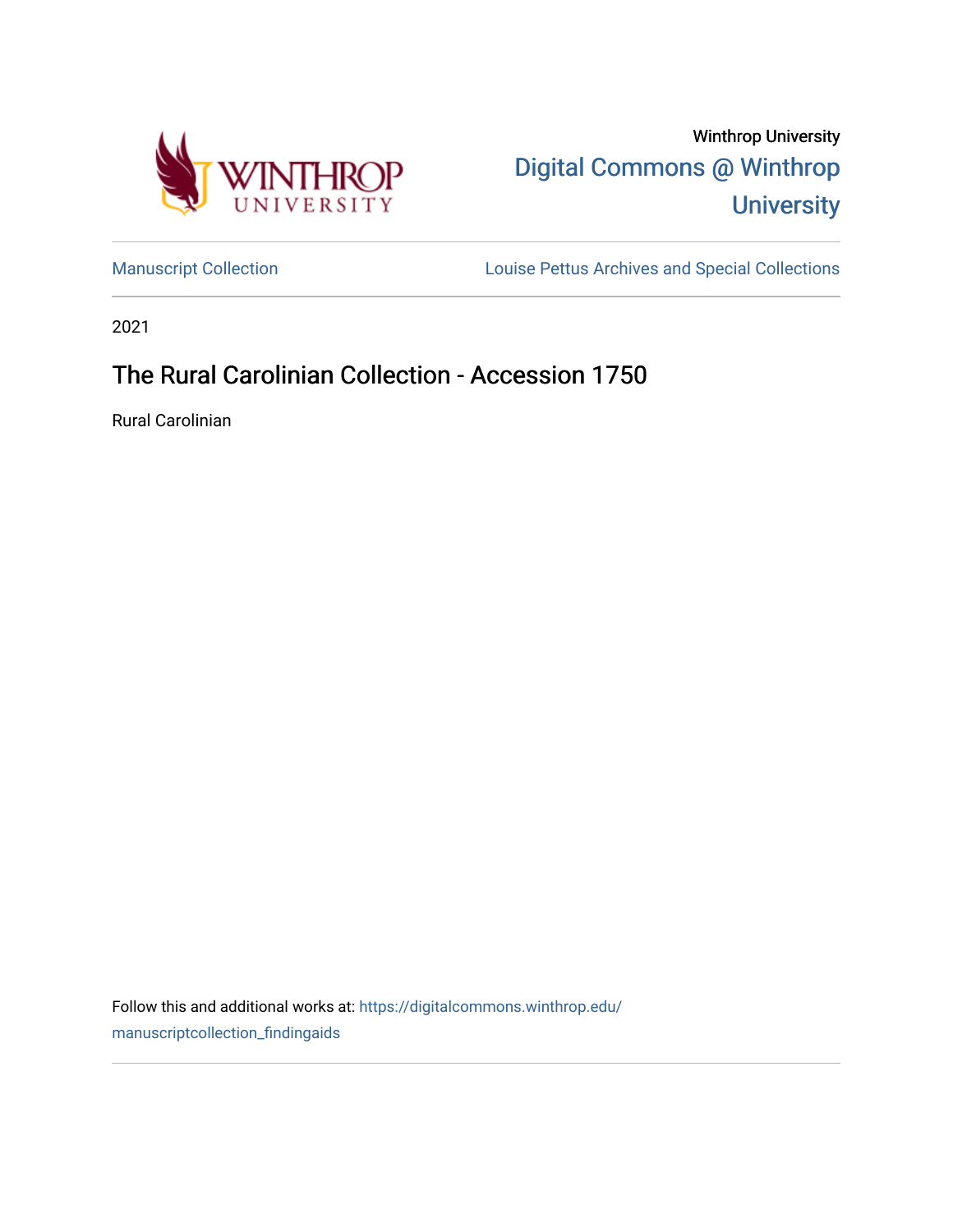## **WINTHROP UNIVERSITY LOUISE PETTUS ARCHIVES & SPECIAL COLLECTIONS**

## **MANUSCRIPT COLLECTION**

## **ACCESSION 1750**

## **THE RURAL CAROLINIAN COLLECTION**

1869-1874

2 boxes, 24 folders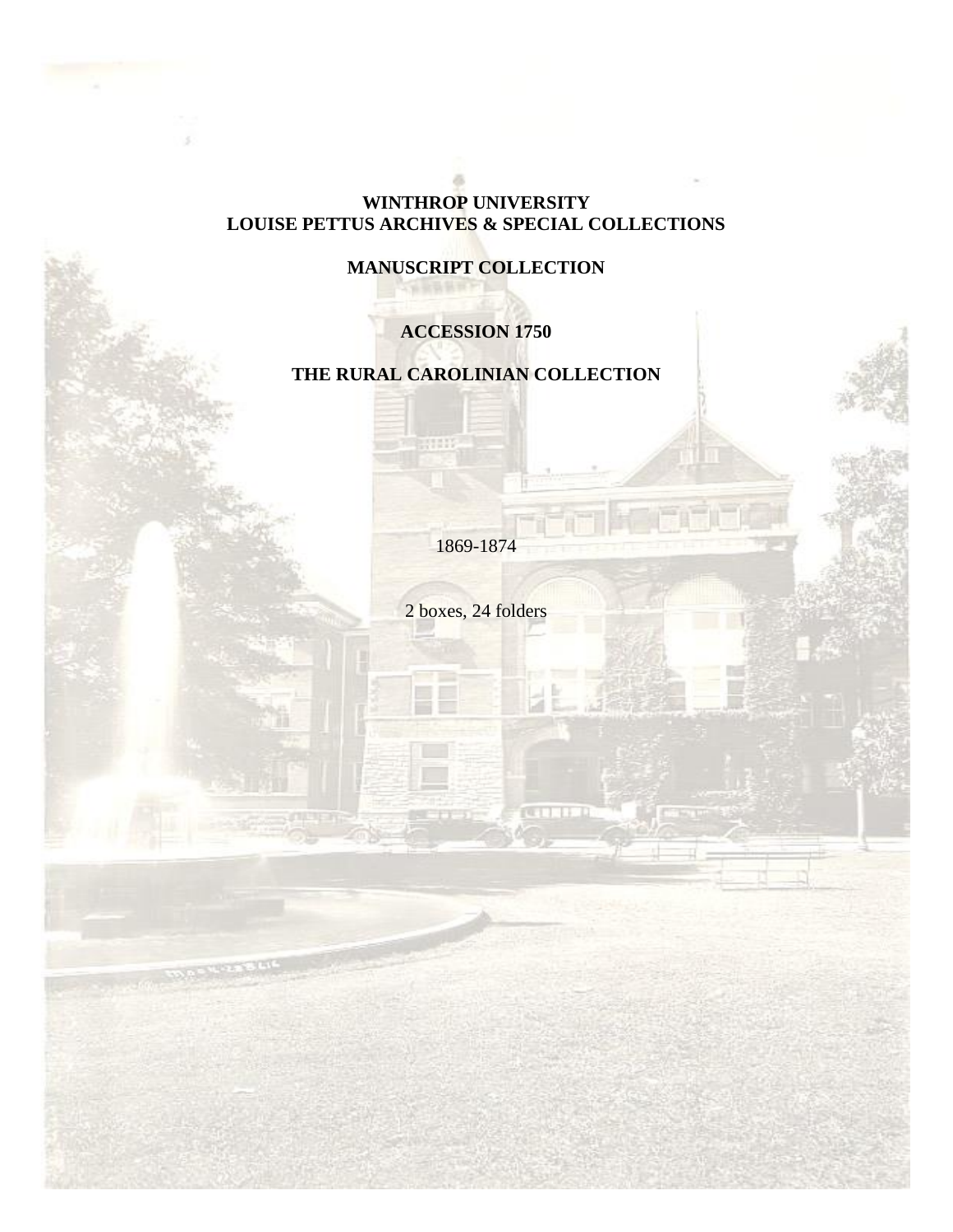#### **WINTHROP UNIVERSITY LOUISE PETTUS ARCHIVES & SPECIAL COLLECTIONS**

#### **MANUSCRIPT COLLECTION**

ADDITIONS: \_\_\_\_, \_\_\_\_, \_\_\_\_\_\_ DATE: May 10, 2021

ACC. NO.: **\_1750\_** PROCESSED BY: Andrew Johnston NO. OF SECTIONS: 2

#### **THE RURAL CAROLINIAN COLLECTION**

**I**

*The Rural Carolinian* Collection was received from the York County Library via Jason Hyatt on August 8, 2019.

> Linear feet of shelf space occupied: .25 Approximate number of pieces: 500

Restrictions: Open to researchers under the rules and regulations of the Louise Pettus Archives & Special Collections at Winthrop University.

Literary Rights: For information concerning literary rights please contact the Louise Pettus Archives & Special Collections at Winthrop University.

Scope and Content Note: **This collection consists of the twenty four individual monthly editions of**  *The Rural Carolinian an illustrated magazine of agriculture, horticulture and the arts* **from 1869-1874 with original covers.** *The Rural Carolinian* **was published in Charleston, SC by Walker Evans & Cogswell and edited by D.H. (Daniel Harrison) Jacques (1825-1877). The focus of this publication is agricultural in nature and the publication is typically broken up into sections with of the examples of some of the sections which are titled: Agricultural Department; Department of Horticulture and Rural Art; Stock and Natural History Department; Department of Mining and The Mechanic Arts; Editorial Department; Department of Correspondence and Inquiry; Department of Literary Miscellany; Department of Hygiene and Household Economy; Department of Rural Agriculture; Publisher's Department; Farm and Garden Calendar; Patrons of Husbandry and Agricultural Societies; Bees and Practical Bee Keeping;**  *The Rural Carolinian* **is a great source for any historian researching the history of agriculture in the state of South Carolina from the 1860s-1870s.**

*\*Note: There are bound editions without the original covers of the magazine from 1869-1874 in Special Collections (S1.R8x). The bound editions consist of a five volume set which includes yearly print runs from October through September (1869-1870, 1870- 1871, 1871-1872, 1872-1873, 1873-1874). The bound editions include indexes.*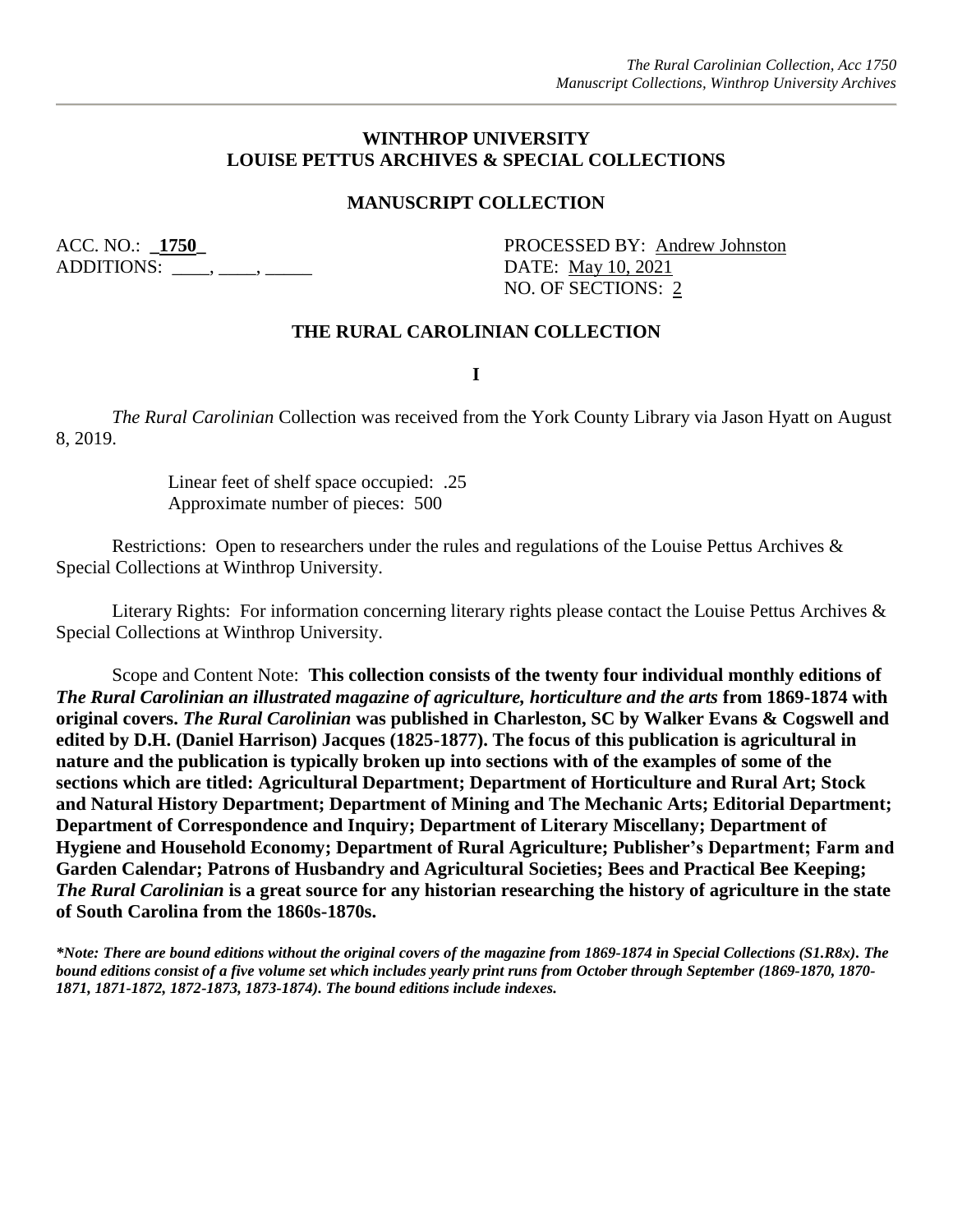## **II**

#### **DESCRIPTION OF SERIES**

#### **Box(es) Folder(s) Series Year(s)**

#### 1 1-24 *THE RURAL CAROLINIAN* 1869-1874

This series consists of original editions of *The Rural Carolinian* that contain articles and published correspondence related mostly to agriculture in the South with a focus on South Carolina. *\*Please see Appendix I for a listing individual editions of the magazine in the collection.*